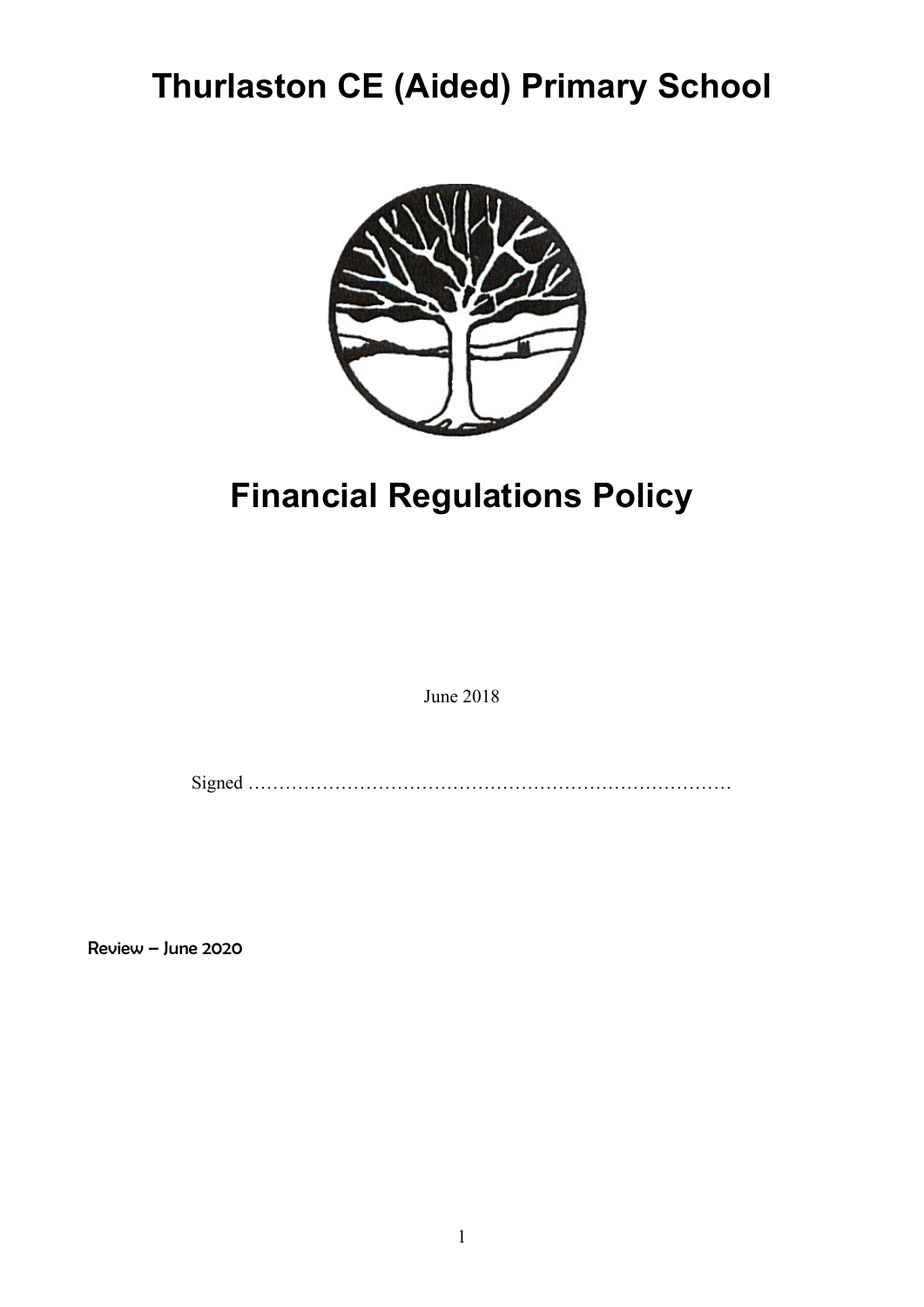## 1. INTRODUCTION

1.1 These financial regulations shall govern the financial arrangements relating to all of Thurlaston Church of England Primary School's finances and accounts and were approved by the full Governing Body. The policy is part of SFVS.

#### 2. DELEGATED AUTHORITY

- 2.1 Under the Leicestershire's Scheme for Financing Schools, the Governing Body is responsible for the control of expenditure and income in accordance with the delegation of budgets and assisting Leicestershire Council in the discharge of its statutory duties.
- 2.2 The Governing Body has in turn delegated the governors' financial responsibilities to the Finance Committee comprising:

Chair of Governors, the Headteacher, the bursar and at least two other governors (only governors may vote).

The Finance Committee will follow their terms of reference which are approved annually by the full governing body.

- 2.3 The Headteacher shall be responsible for implementing agreed policies and maintaining day to day control of the school finances and accounts.
- 2.4 The Bursar shall assist the Headteacher in the discharge of financial responsibilities.
- 2.5 The following staff are designated as authorisers of

(i) Salaries Documentation:

Headteacher Assistant Head (in the absence of the Headteacher)

(ii) Cheques

Chair of Finance Committee Headteacher Assistant Head Next most senior teachers

2.6 However, the Governing Body will remain accountable when governors' financial responsibilities are delegated.

#### 3. REVENUE BUDGET PREPARATION

- 3.1 The school's budget timetable for the next financial year shall be as follows: Autumn Term
	- $\triangleright$  Identify commitments and new plans; agree priorities
	- $\triangleright$  Agree staffing requirements
	- $\triangleright$  Cost first draft of the budget; submit to governing body

Spring Term

- $\triangleright$  Outline the budget plan, to be ready by the 31<sup>st</sup> March
- $\triangleright$  Adjust the budget to take account of the budget share notified by Leicestershire LA
- $\triangleright$  Submit to Governing Body for final approval
- $\triangleright$  Submit final approved budget plan to the LA's Schools Finance Team by the 31st Mav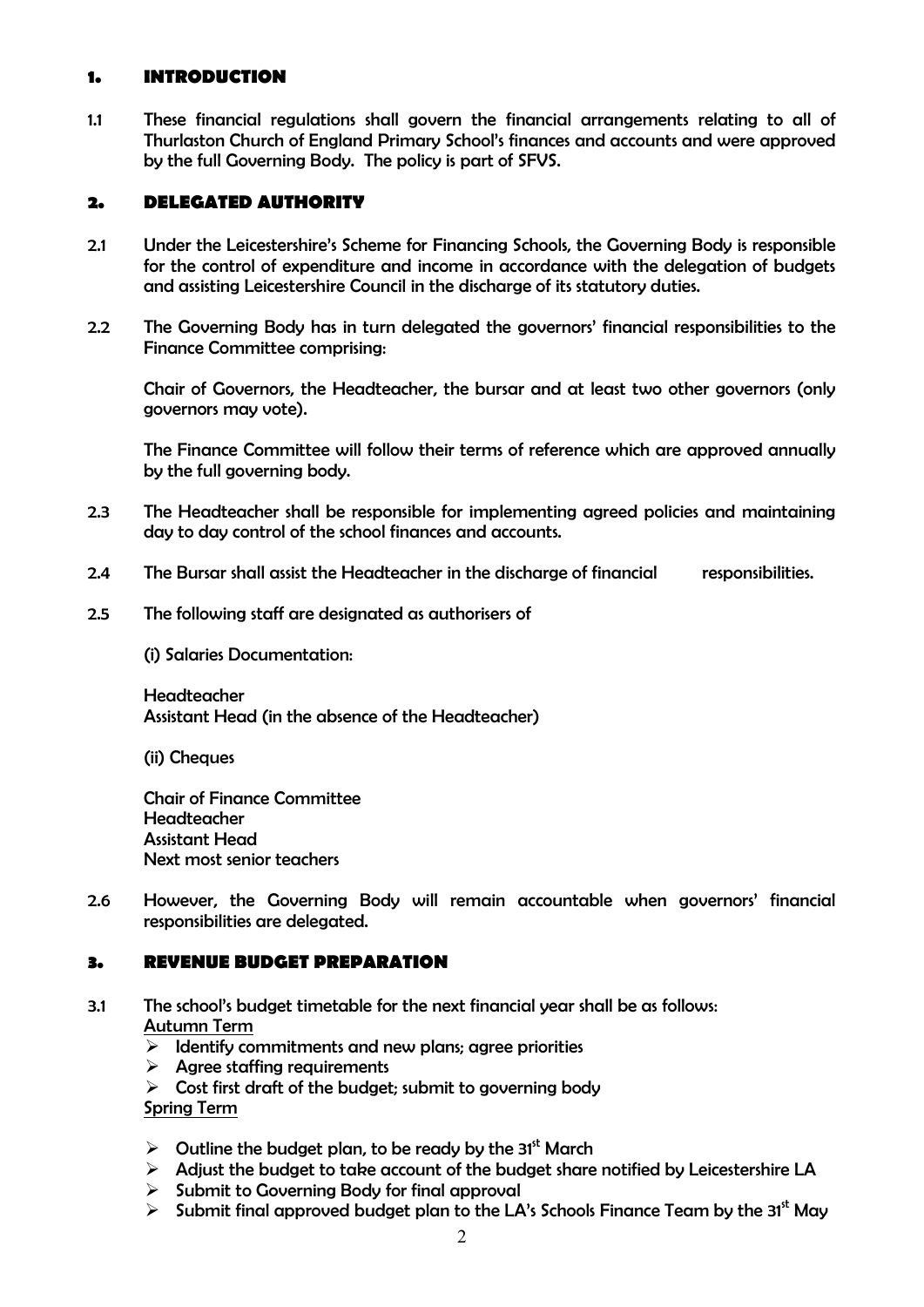- 3.2 The Finance Committee shall decide on the order of priorities from the School Development Plan.
- 3.3 The Headteacher shall prepare the detailed costings and submit them for approval to the Finance Committee.
- 3.4 All plans and budgets should be regularly reviewed during the year and all significant changes will require the approval of the Finance Committee.
- 3.5 The Headteacher shall inform the Local Authority of the school's revenue budget. This information should be supplied by the beginning of the financial year and updated for changes as necessary. If the school's revenue spend falls outside its budget plan submitted to the LA, corrective action must be taken were possible and the Headteacher will formally make the LA aware of the school's financial position as soon as practicable.

## 4. REVENUE BUDGET CONTROL

- 4.1 The Governing Body shall decide how to use the budgets within the cash limit allocated. The Headteacher will be responsible for the control of spending against budgets. A commitment accounting system is in place to monitor current commitments and liabilities.
- 4.2 As far as possible a budget monitoring report should be prepared monthly for the Headteacher and this report should be forwarded to the LA when required. A bank reconciliation and VAT analysis should be prepared as soon as the bank statements have been received (at least on a monthly basis) and forwarded to the LA as part of the monthly BA expenditure return. These returns should be prepared by the Bursar and certified by the Headteacher.
- 4.3 The Headteacher shall prepare a termly review of the budgets (including Standards Fund) and submit them to the Governing Body for consideration.
- 4.4 Budget holders will receive a monthly SIMS financial transaction report.

#### 5. VIREMENTS

- 5.1 Substantial virements (£1000) shall be approved and minuted by the Governing Body and should be within the agreed criteria and financial limits.
- 5.2 The Headteacher is given delegated power to vire from one budget to another and shall seek approval from the Governing Body retrospectively.
- 5.3 All virements exceeding £5,000 or 2% of the budget shall require prior approval from the Governing Body.

## 6. AUTHORITY TO INCUR CAPITAL EXPENDITURE

- 6.1 The Headteacher is given delegated power to incur expenditure up to £5,000 on any single item or issue within the financial year.
- 6.2 All expenditure exceeding £5,000 shall require the prior approval of the Governing Body.
- 6.3 All expenditure must be authorised by the designated staff.
- 6.4 Payment of invoices should be made through the school local payments system and from the school bank account.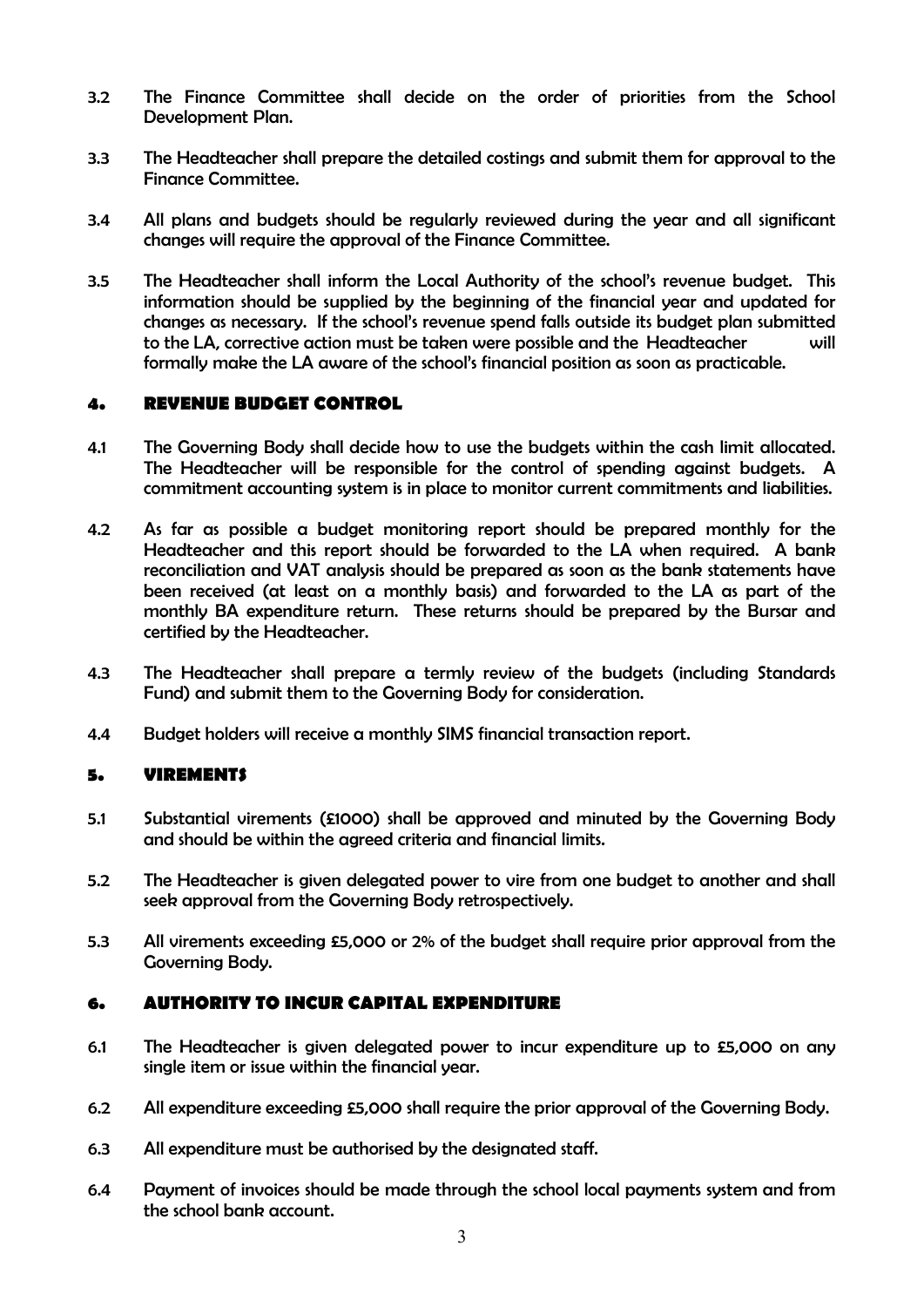- 6.5 All central charges/recharges above £1,000 to the school budgets by Leicestershire LA must be authorised by the Headteacher.
- 6.6 The Governing Body may borrow money only with the written permission from the LA and the Secretary of State (i.e. external loans or bank overdrafts). The Governing Body needs to seek the LA (Education Finance) permission to enter into any arrangement, which commits the school to payments over a period of more than twelve months that exceed £12,000. The school will look at ESPO leases where available, or seek comparable quotes from the Resources Department (Investments Section). Borrowing will include:
	- $\triangleright$  Financial leases
	- Credit Arrangements
	- $\triangleright$  Hire Purchase

#### 7. LOCAL PAYMENTS SYSTEMS

- 7.1 The Bursar shall be responsible for making all payments on behalf of the school.
- 7.2 All invoices passed for payment must be properly certified and evidenced by the relevant designated staff – payments shall be made on original invoices only.
- 7.3 Before certifying an invoice for payment, designated staff must be satisfied that for the goods and services delivered:
	- $\triangleright$  An official purchase order has been raised for the purchase
	- $\triangleright$  That the delivery note has been checked
	- $\triangleright$  That it is of correct quantity, quality and price
	- $\triangleright$  That it has not been previously paid
	- $\triangleright$  That funds are available in the relevant budget
	- $\triangleright$  That the VAT chargeability on qualifying expenditure is shown
- 7.4 The Headteacher should carry out selective invoice checking termly to ensure that all sums which the designed staff have certified for payment were legally and properly payable.
- 7.5 The Governing Body is permitted to use their budget share to meet the cost of capital expenditure on the school premises. If the expected capital expenditure from the budget share exceeds £15,000 within one year, the Governing Body will notify the Local Authority and take advice from the Chief Education Officer on proposed expenditure. (As an Aided School this is dealt with by YMD Boon Ltd, Chartered Surveyors, appointed by the Diocesan Board of Education.)

#### 8. ORDERS FOR GOODS AND SERVICES

- 8.1 Staff may order goods and services from whatever reputable source they see fit, but will be expected to take into account quality and value for money.
- 8.2 An official order must be made in writing on the school's official order form for all expenditure on goods and services initiated by the school.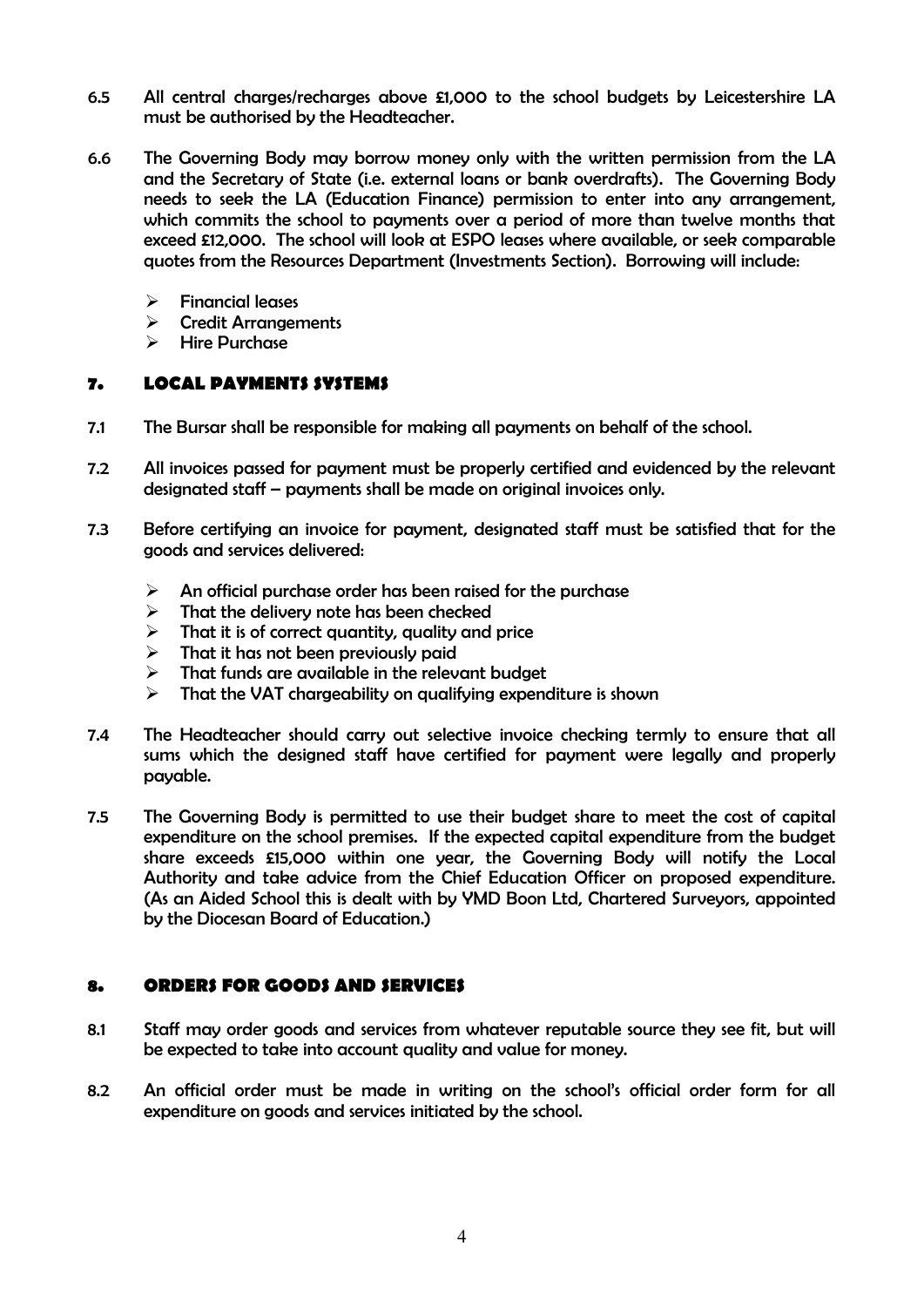- 8.3 Orders must be completed in accordance with the following procedures:
	- $\triangleright$  Authorised by designated staff only
	- $\triangleright$  Show estimated prices on the order form
	- $\triangleright$  Sent to the supplier through the School Administration Officer
	- $\triangleright$  If placed by telephone, written copy of order with estimated prices must be given to the School Administrative Officer
	- $\triangleright$  Telephone orders should be followed up by a confirmation order by the next working day if possible
- 8.4 Copies of all orders should be retained in file 'Copies of Official Orders' until delivery and payment.
- 8.5 On receipt of authorised invoice, Delivery Notes should be attached to invoice and it is checked against the "Official Order", then filed for payment. Once payment has been made, this should be moved to the 'Paid File'.
- 8.6 Individual budget holders are not permitted to spend in excess of £100 without the prior approval of the Headteacher.
- 8.7 Where ESPO is used for procurement of goods and services it is not necessary to seek alternative tenders.
- 8.8 Three written quotes should normally be obtained for all goods and services in excess of £6,000, unless no other equivalent goods or services are available, or where Governors have previously committed themselves to a particular service/supplier, brand/type of goods. A sliding scale will be used as follows:

| £0 - £1,000      | $\overline{\phantom{0}}$ | one verbal quote + ESPO |
|------------------|--------------------------|-------------------------|
| £1,000 - £3,000  | -                        | two verbal quotes       |
| £3,000 and above | $\qquad \qquad$          | three verbal quotes     |

- 8.9 For building works expected to cost in excess of £10,000, three tenders will normally be obtained, usually through YMD Boon Ltd.
- 8.10 Where tenders have been obtained a tender form will be completed showing those invited to tender, those tendering, the successful tender and the reasons for accepting the tender (in those circumstances where the cheapest tender is not accepted). In the case of tenders obtained by YMD Boon Ltd they retain the paperwork.
- 8.11 Under the Authority's Constitution, all purchases estimated to exceed £50,000 should be put out to formal tender. The Education Finance Service is able to give more advice to schools on tendering procedures where required. Any proposal not to put a contract of over £50,000 out to formal tender should be authorised by the Governing Body. (Advice should be sought from the Clerk to the Governors in relation to reporting requirements, to ensure commercial confidentiality.)
- 8.12 Schools entering into high-value contracts should also be aware of EC procurement regulations.

## 9. CASH ACCOUNTS

9.1 No petty cash is held.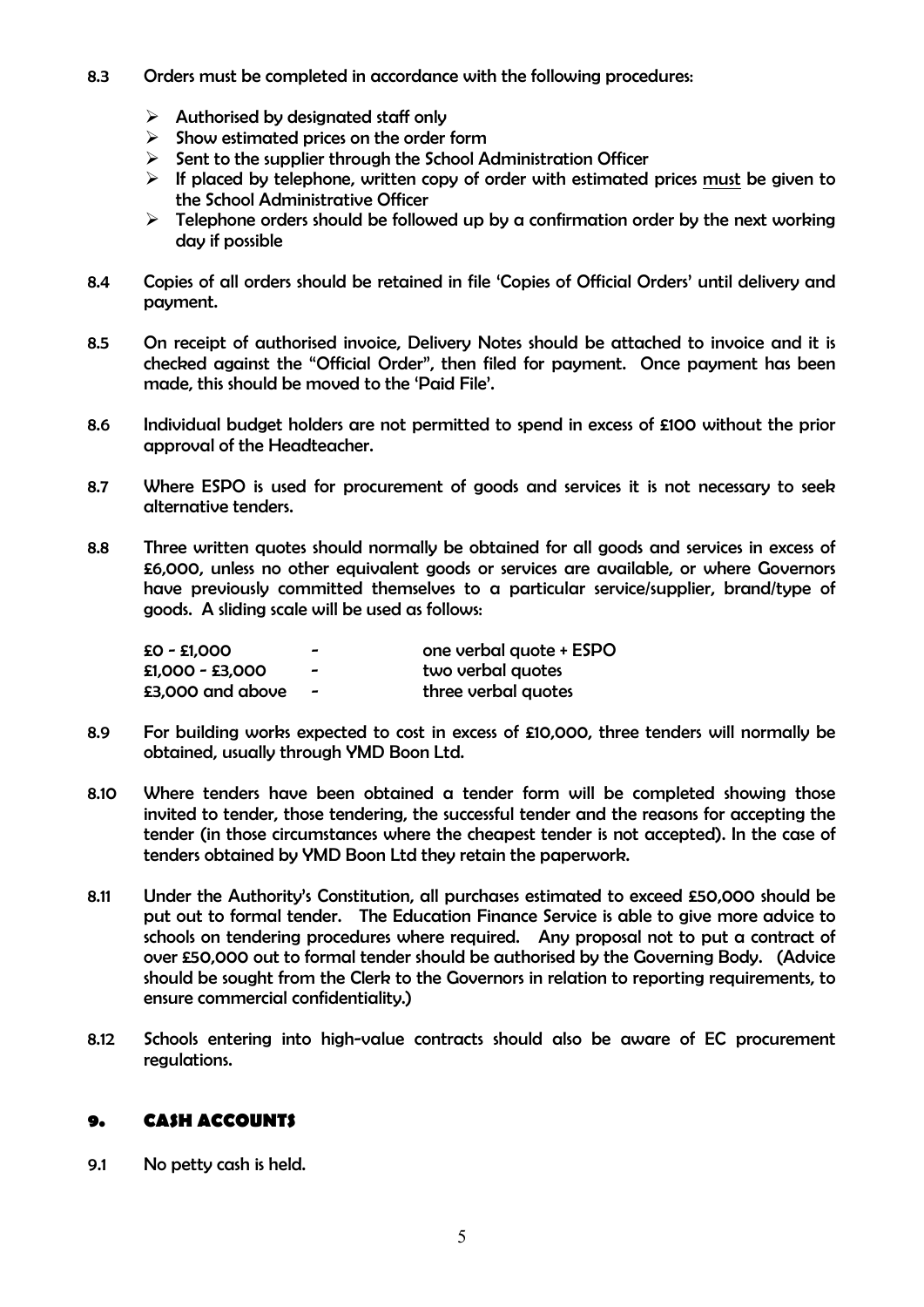#### 10. TRAVEL AND SUBSISTENCE

- 10.1 Payment shall be made in accordance with the National Scheme/school rate, as appropriate.
- 10.2 Car user allowances, both casual and essential, will be paid centrally through the school payroll provider who, in turn, will make a return to the Inland Revenue. (Home to office is taxable)
- 10.3 The Bursar shall inform the Inland Revenue of casual car user allowances for home to base, which are paid locally, at the end of each month.

#### 11. SALARIES, WAGES AND PENSIONS

- 11.1 The Governing Body is responsible for the salary and wages costs of all teaching and support staff employed to work at the school.
- 11.2 The contract of employment is between the employee and the Governing Body (applies to Voluntary Aided Schools).
- 11.3 The Bursar must ensure that the school provides the necessary information and returns to its chosen payroll provider to effectively administer the payroll and related staffing procedures.

#### 12. CONTRACTS

12.1 The school will enter into contracts for the provision of goods, services, materials and work within the procedures laid down by Leicestershire County Council's Standing Orders, as amended for schools.

#### 13. INCOME

- 13.1 Income should be collected in advance wherever possible to improve cash flow.
- 13.2 The Bursar must maintain records of all income received/due; acknowledge receipt of income; and bank all monies promptly and intact into the School's bank account.
- 13.3 The Governing Body has delegated powers to write off debts up to £250. In the case of larger debts the school must consult with the Head of Education Finance at the Local Authority.
- 13.4 The Governing Body shall approve a charging policy for all income generation.
- 13.5 The school may retain income received from the sale of assets purchased with nondelegated funds. The sale of assets purchased with delegated funds must be decided by the LA, or if the asset concerned is land or buildings forming part of the school premises and is owned by the LA.

#### 14. BANK ACCOUNTS

- 14.1 The Governing Body shall authorise the opening and closing of all bank accounts.
- 14.2 New bank accounts may only be opened from the approved list supplied by Leicestershire. New bank arrangements may only be made effective from the beginning of each financial year.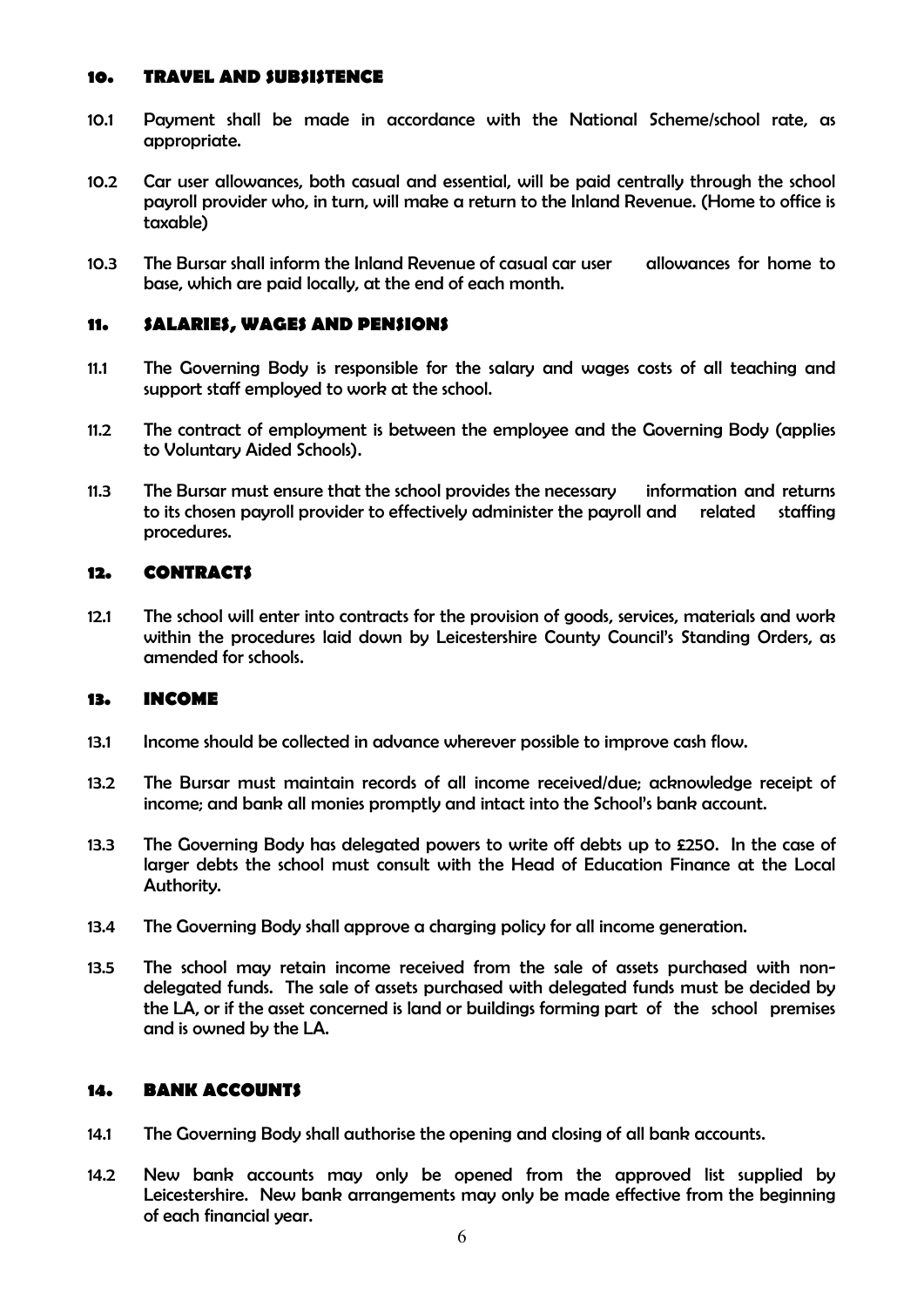- 14.3 The following procedures must be followed:
	- $\triangleright$  Dual signatories for all cheque payments.
	- $\triangleright$  A Governor nominated by the Finance Committee to sign cheques in excess of £5,000.
	- $\triangleright$  Cheque signatories are the Headteacher, Assistant Headteacher, Senior Teacher and Chair of Finance Committee.
	- $\triangleright$  The Bursar shall ensure that bank statements are received monthly and reconciled to accounting records.
	- $\triangleright$  The Bursar shall investigate and resolve all discrepancies.
	- $\triangleright$  The Bursar shall be responsible for cheque ordering and custody of unused cheques.
- 14.4 Under no circumstances shall private cheques, money or postal orders be cashed through the school disbursement account or voluntary funds.
- 14.5 In no case shall money, cheques, etc. belonging to the school be paid into a private bank account.
- 14.6 The Bursar must ensure, where possible, that the total amount of cash, including disbursements and voluntary funds, held on the premises shall not exceed £500.
- 14.7 Cash should be banked at least once per week during term time, and the value of the cash held on the premises should not exceed the insurance limit. (Cash will be taken to the bank by Kings.)

## 15. CARRY OVER OF SURPLUS/DEFICIT

- 15.1 Any surpluses at the end of the year will be carried over to the following year. The school will have plans to spend any surplus over the coming years.
- 15.2 The Governing Body must inform Leicestershire County Council immediately if a deficit is anticipated in the current year.

## 16. TRUST FUNDS AND INVESTMENT

16.1 The Governing Body shall authorise all investment of money under its control. Investment of Building Society and Bank Deposit Accounts shall be in the name of Leicestershire County Council and the school.

## 17. LEASING

17.1 The Governing Body must ensure that all leasing agreements involving prescribed capital expenditure are approved by the LA (Education Finance) prior to make any contractual arrangements.

#### 18. INSURANCE

- 18.1 Insurance will be required for Governing Body; third party liabilities (if delegation taken), premises and equipment; and school trips.
- 18.2 The Governing Body must ensure that all insurance cover is adequate.
- 18.3 The Governing Body will meet the excess from insurance claims or any losses not covered by insurance.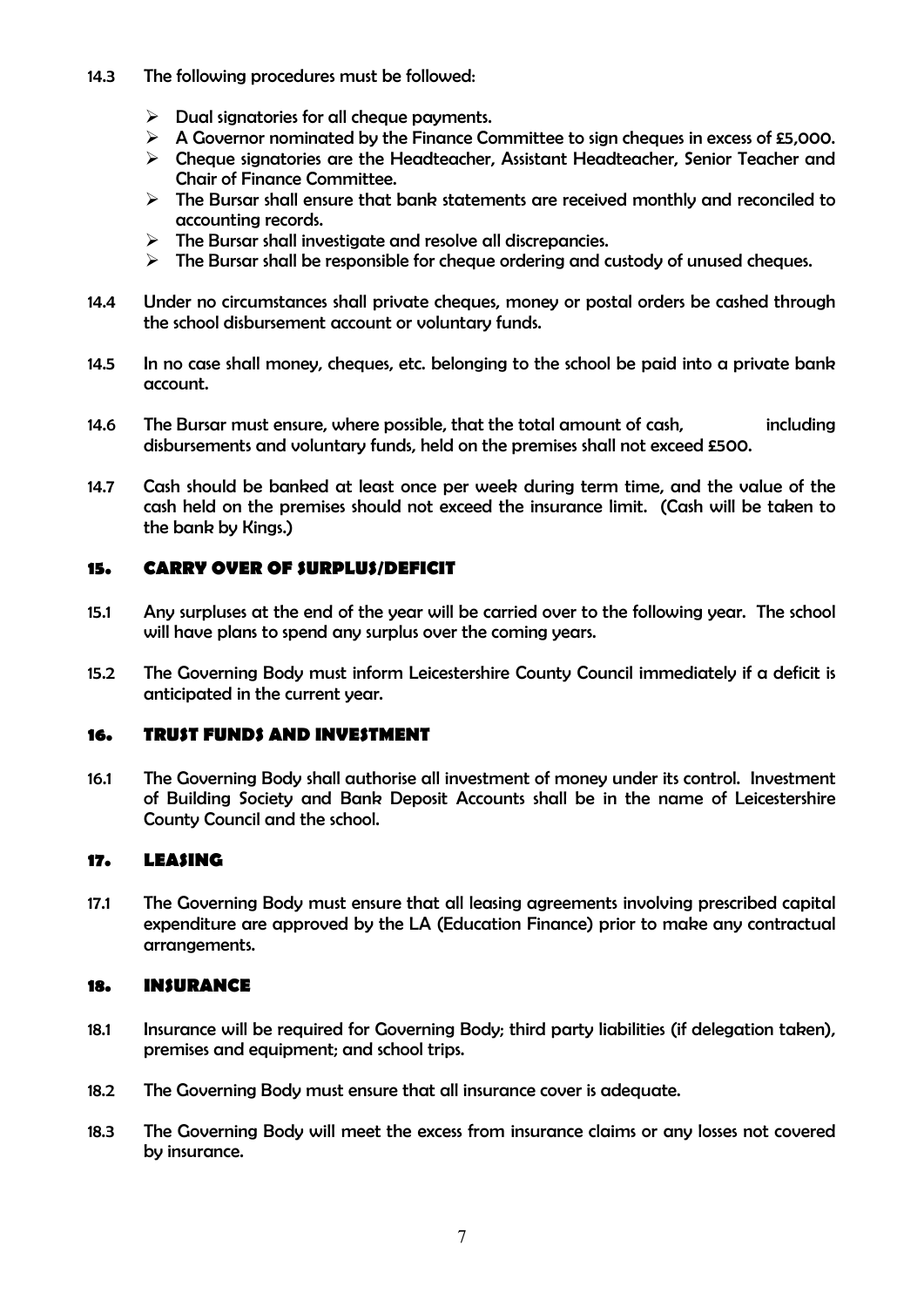18.4 The Governing Body shall inform the school's insurers of all accidents, losses and incidents that may give rise to an insurance claim. The School will maintain a register of all accidents, losses and incidents.

#### 19. HEALTH AND SAFETY

- 19.1 The Governing Body must ensure that all staff comply with the Health and Safety regulations.
- 19.2 The Headteacher will report significant injuries to all persons, including staff/parents/ pupils/visitors.

## 20. PROTECTION OF PRIVATE PROPERTY

20.1 The Headteacher must inform all persons concerned that all private property taken onto the school premises will be at the owner's risk.

#### 21. INVENTORIES AND STOCK

- 21.1 The Headteacher is responsible for the management of the school's assets and will maintain a record of stock receipts and issues.
- 21.2 The Bursar under the direction of the Headteacher, must maintain an inventory of all non-consumable items purchased priced over £100. The inventory must be regularly updated in respect of purchases and disposals. Attractive, portable items having a value less than £100 should also be controlled/monitored.
- 21.3 The Headteacher should ensure that items that become obsolete or surplus to the school's requirements are disposed of economically.
- 21.4 A stock check is made to ensure only minimum levels of supplies are maintained. A stock book is kept in the office.
- 21.5 The Headteacher shall ensure that stock takes of inventories and stores are undertaken annually and certified by him.

#### 22. SECURITY

22.1 The Headteacher is responsible for the security of the school's premises and equipment.

## 23. UNOFFICIAL FUNDS

23.1 The Governing Body shall ensure that all unofficial funds are properly controlled and audited annually, and presented to the Governing Body within 6 months of the year-end.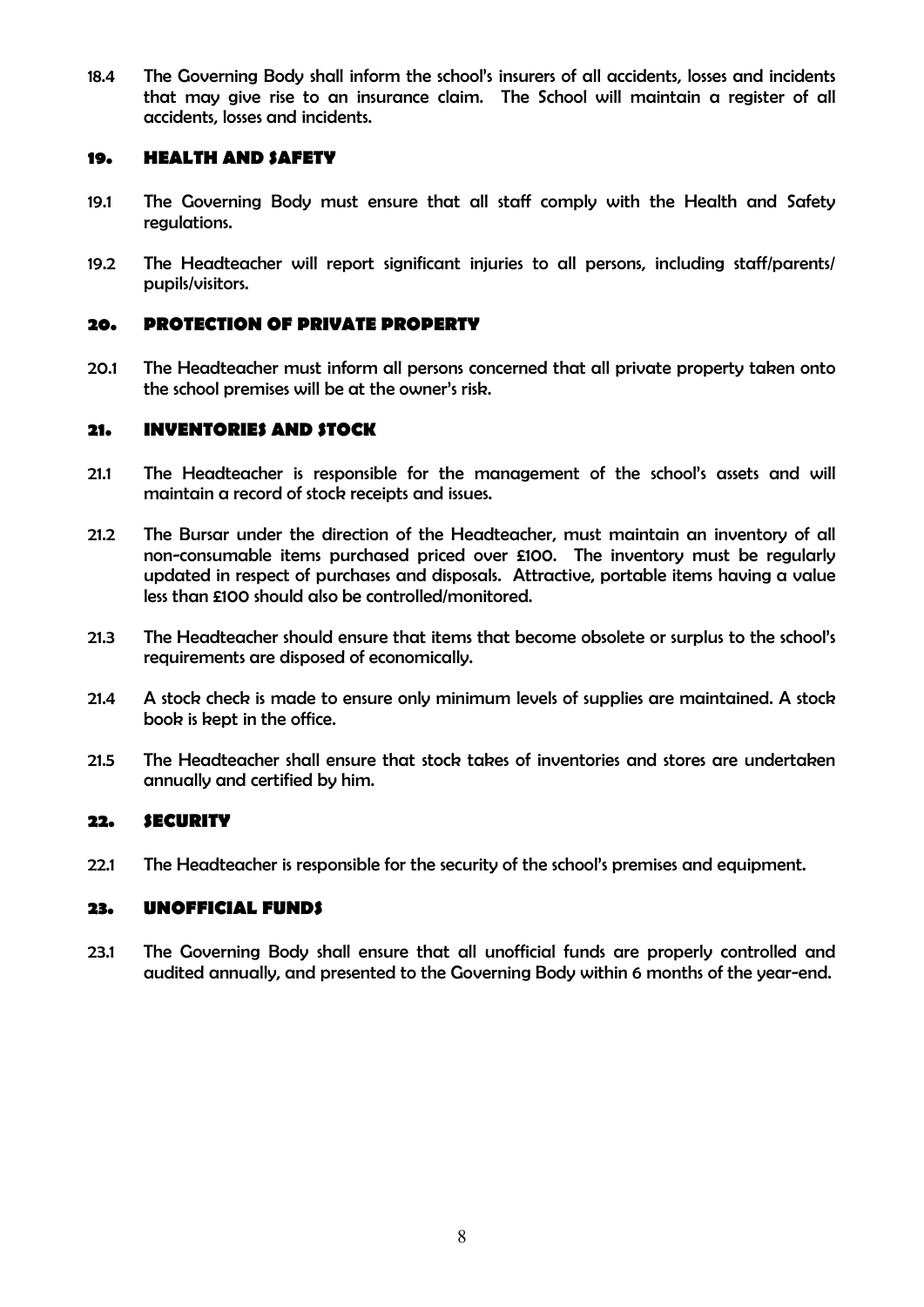#### 24. FINANCIAL IRREGULARITIES

- 24.1 The Headteacher shall inform Leicestershire County Council (Head of Education Finance or Head of Internal Audit) of any circumstances where a financial irregularity is suspected.
- 24.2 The Governing Body accepts that a suspected financial irregularity exists when:
	- Leicestershire County Council's Standing Orders, Financial Regulations (as amended for schools) or the Scheme for Financing Schools are not complied with (whether or not the Council suffers a financial loss).
	- $\triangleright$  An employee gains unauthorised financial benefit from his/her association with the Council.

## 25. INTERNAL AUDIT

- 25.1 The Governing Body must ensure that the Council's internal auditors and external auditors are allowed access to staff, premises and documents, as necessary.
- 25.2 The Governing Body shall discuss all audit reports and agree the implementation of audit recommendations with the Headteacher.

## 26. DOCUMENT RETENTION

26.1 The Headteacher shall ensure that documents are retained for periods in accordance with the requirements of the District Auditor, the Inland Revenue and Customs and Excise.

#### 27. GIFTS AND HOSPITALITY OFFERED BY SUPPLIERS

27.1 Ordinarily such gifts should be rejected, unless they are of negligible value (e.g. diaries, calendars). However, any gifts or hospitality in excess of £25 should be reported to the Headteacher in order to protect the individual receiving the gift. This is particularly important where the person receiving the gift is a budget holder, has the ability to influence purchasing decisions or regularly receives reimbursement from the school for items other than travel expenses.

#### 28. REGISTER OF BUSINESS INTERESTS

28.1 A register of business interests is maintained by the school. The LA advises that this be completed by all Governors and those staff with significant financial responsibilities. It is suggested that this be cheque signatories, finance staff and those members of staff with specific budgetary responsibilities (e.g. Heads of Department, curriculum area leaders). Entries in the register should be kept up to date and, in all instances, be reviewed and amended (where relevant) on at least an annual basis. This annual review can be evidenced simply by staff re-signing and dating existing declaration forms, making any amendments necessary.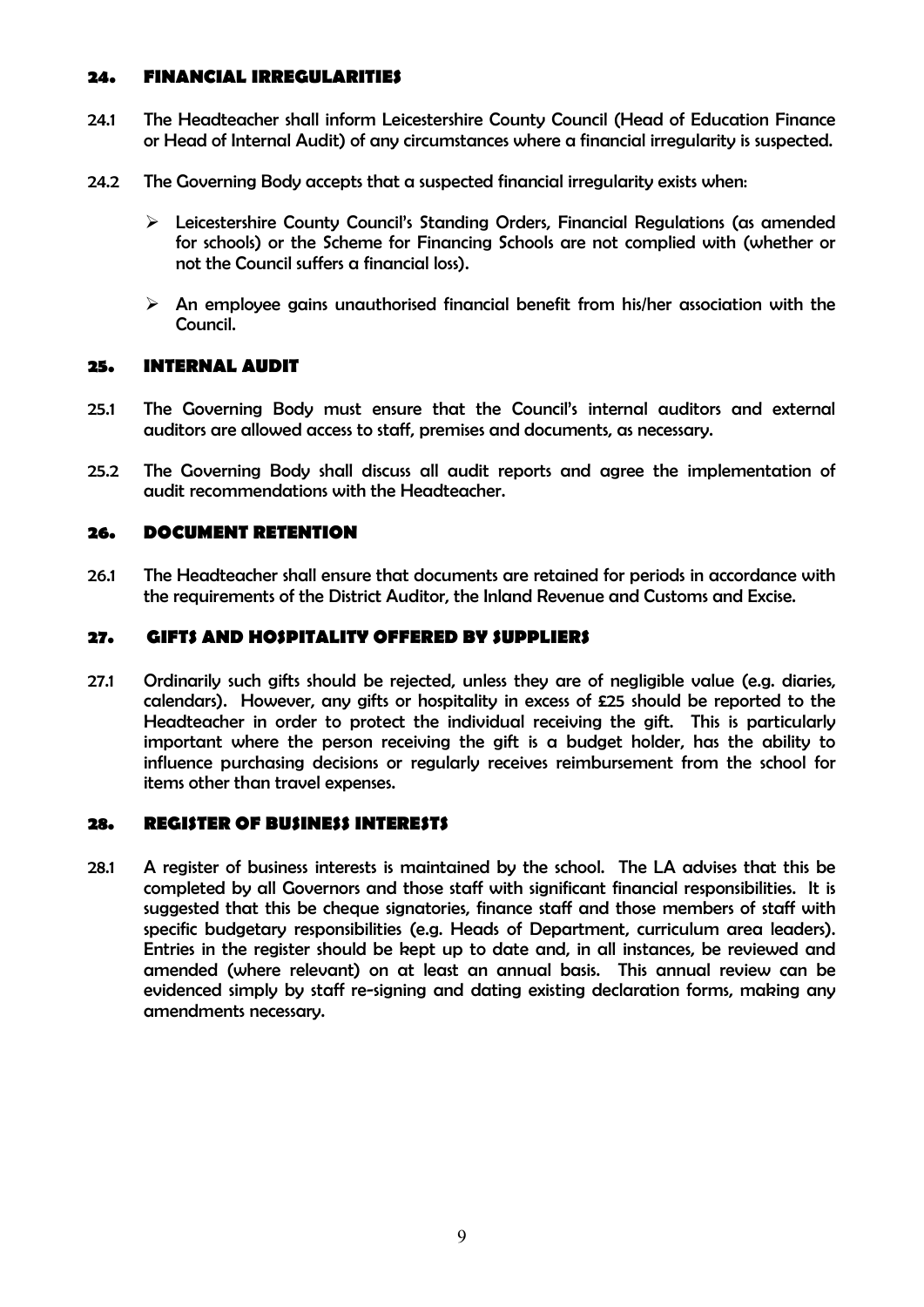#### 29. COMPUTER SYSTEMS AND DISASTER RECOVERY PLANS

- 29.1 Computer systems used for school management should be protected by password security to ensure that only authorised staff have access. Passwords should be changed regularly and updated for staff changes. Passwords should be changed termly.
- 29.2 The Headteacher should ensure that data is backed up regularly and that all back-ups are securely held in a fireproof location, preferably off-site.
- 29.3 The Headteacher should establish a recovery plan to ensure continuity of financial administration in the case of emergency.
- 29.4 The Headteacher should ensure that systems are in place to safeguard school software and data against computer viruses. To prevent viruses being imported, only authorised software should be used.
- 29.5 The Governing Body should ensure that the school has written descriptions of all its financial systems and procedures. These should be kept up to date and all appropriate staff should be trained in their use.
- 29.6 The Headteacher should ensure that financial control is maintained in the absence of key personnel through staff training or by arranging job shadowing.

#### WHISTLEBLOWING POLICY

See appendix / separate policy.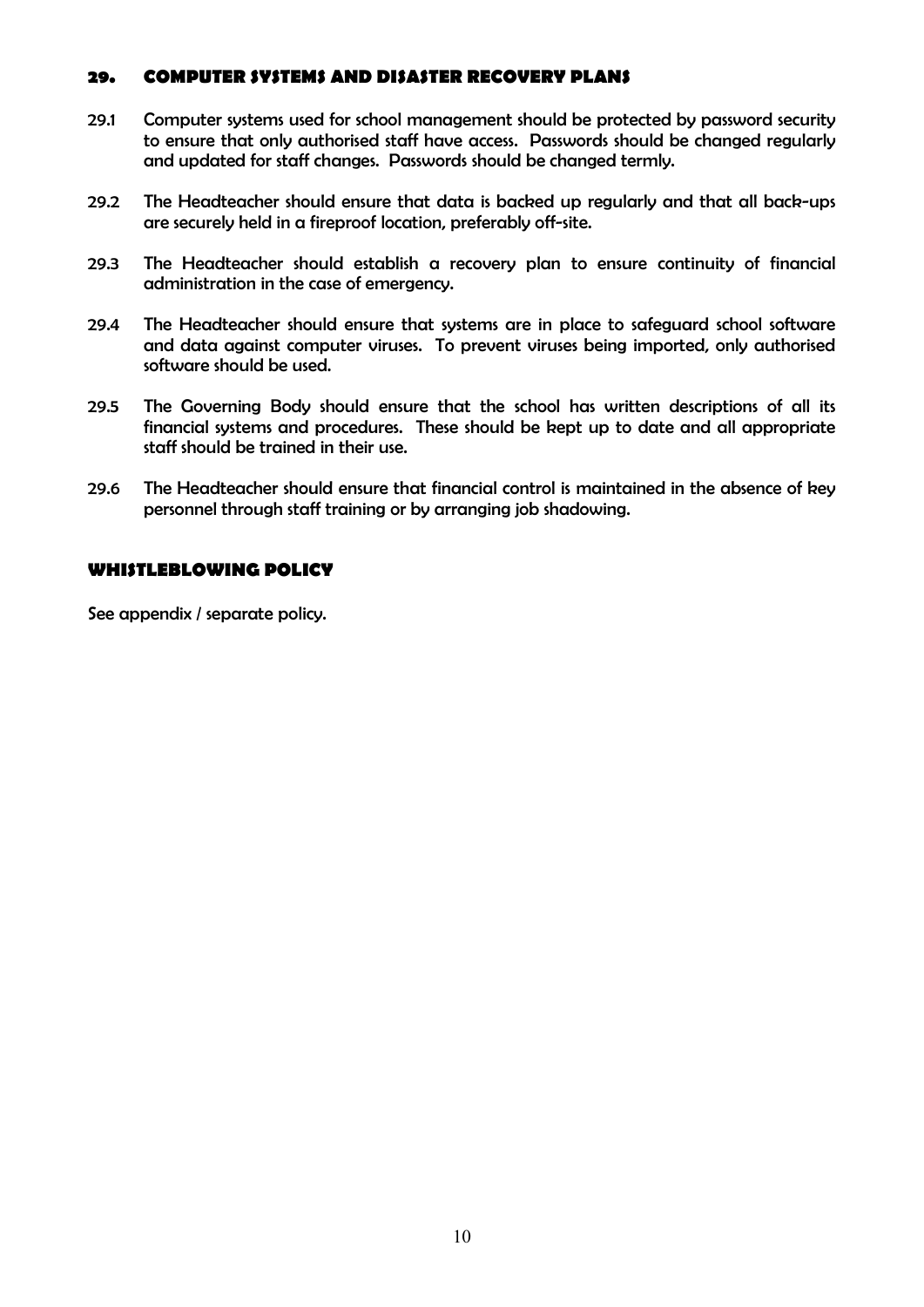## WHISTLEBLOWING POLICY

The Council and its employees have a duty to ensure that service users are respected and treated in a proper manner and that the standards of the services it provides are maintained at the highest possible level. The Council also has a duty to ensure that resources (finance and staff) paid for with public money are used effectively and efficiently and without waste. Members of staff have a right to be treated with respect by their colleagues, service users and the County Council as their employer.

## WHEN TO USE THE PROCEDURE

If you have serious concerns about any aspect of service provision or the conduct of anyone acting on behalf of the Council you may not be sure whether there is a case for investigation. In these circumstances it may be helpful to remember that you have a duty both to members of the public and your colleagues. As a guide it might be helpful to ask the questions "is this situation unacceptable to me?" "is this wasteful?" "could this be done better?" If the answer is "yes" then you should follow the procedure set out below even if this could place you in an embarrassing situation with a particular colleague or group of colleagues.

You are expected to raise issues promptly and in good faith and can expect matters raised to be investigated properly and fairly.

#### **PROCEDURE**

You can raise concerns orally or in writing. Whichever you decide to do, you should make a note so that you have a record for future reference. This note should include what occurred, where and when, and also who you submitted the complaint to and when. If you decide to raise a matter orally you may be requested to make a written statement at a later stage depending on the circumstances. The seriousness of the issue will influence who you decide to raise it with. It may be:

·Your immediate Supervisor or Team Leader ·A Manager

·A Senior or Chief Officer

If the issue is of a very serious nature, for example concerning mis-treatment of service users, maladministration or an illegal act, you may decide that it is appropriate to contact your Chief Officer, the Chief Executive or the County Solicitor who is the Council's Monitoring Officer with statutory responsibility for taking action on illegality or maladministration. If the issue involves possible fraud or corruption you may decide to contact the Director of Resources or the Audit Manager in the Resources Department.

If you are unsure who to contact you can telephone the Head of Human Resources who will give you advice. Trade Union Members may also wish to contact their Trade Union for assistance or advice.

If you feel the issue is sufficiently serious for you to put it in writing, you can write directly to one of the people referred to above marking the envelope "Personal". This will be opened by the officer concerned and you will be guaranteed a response within 7 days. This can be sent to your home address if you indicate that is what you want.

If someone gives you information which is of concern to them you should treat it seriously in accordance with this procedure and not dismiss it without giving it proper thought.